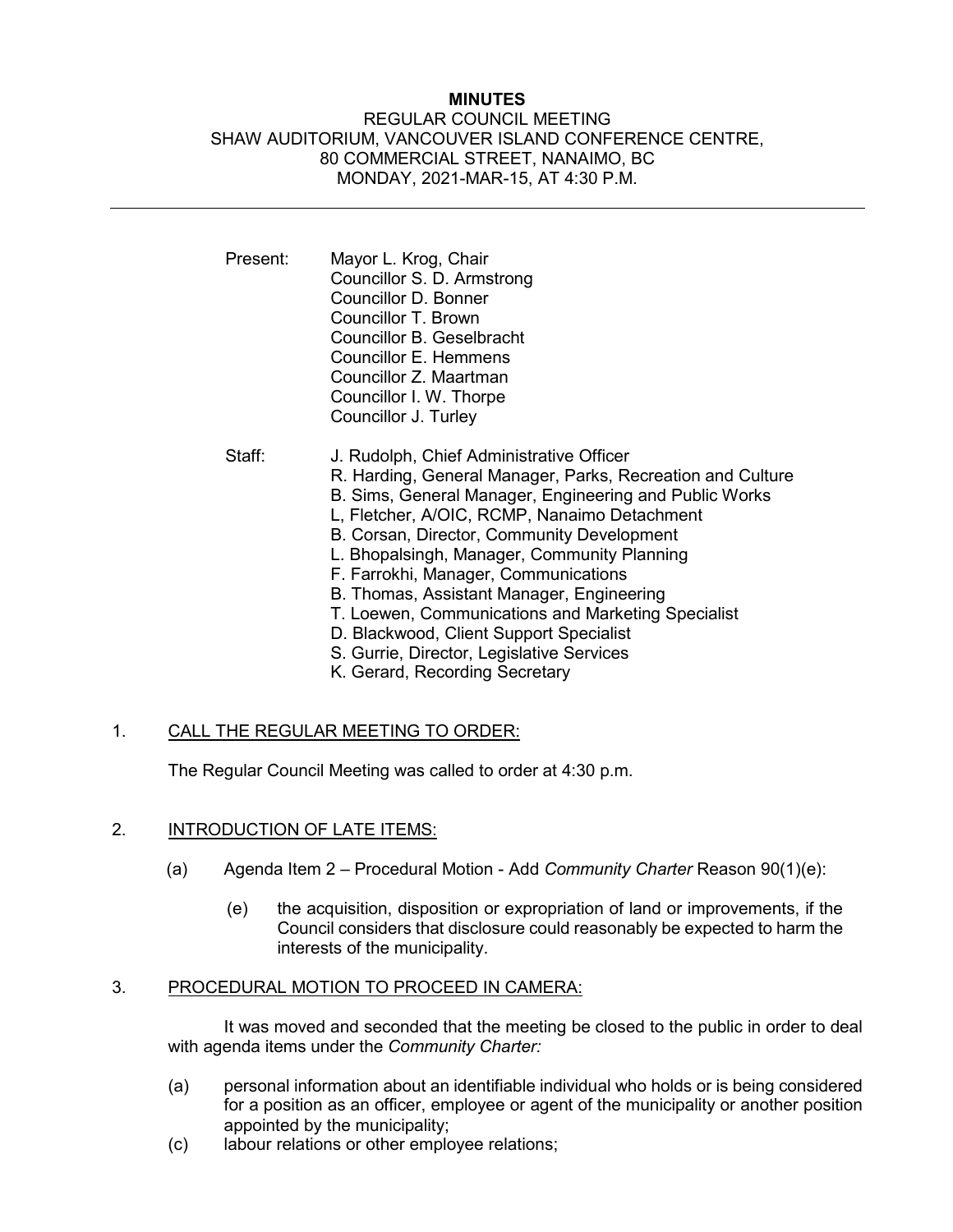(e) the acquisition, disposition or expropriation of land or improvements, if the Council considers that disclosure could reasonably be expected to harm the interests of the municipality; and,

Section 90(2):

(b) the consideration of information received and held in confidence relating to negotiations between the municipality and a provincial government or the federal government or both, or between a provincial government or the federal government or both and a third party.

The motion carried unanimously.

Council moved In Camera at 4:30 p.m. Council moved out of In Camera at 6:04 p.m.

Council recessed the Open Meeting at 6:04 p.m. Council reconvened the Open Meeting at 7:00 p.m.

#### 2. **INTRODUCTION OF LATE ITEMS continued:**

- (b) Agenda item 12(b) Add Report titled "Situation Table Update".
- (c) Add Agenda Item 15(a) Correspondence dated 2021-FEB-25, to the Honourable John Horgan, Premier of British Columbia from Wendy Clifford, Nanaimo Airport, Board Chair, Nanaimo Airport Commission re: Nanaimo Airport and COVID-19.
- (d) Add Agenda Item 14(a) Notice of Motion Councillor Geselbracht re: Immediate Protection of All At-Risk Old Growth Forest in BC

# 4. APPROVAL OF THE AGENDA:

It was moved and seconded that the Agenda, as amended, be adopted. The motion carried unanimously.

#### 5. ADOPTION OF THE MINUTES:

It was moved and seconded that the following Minutes be adopted as circulated.

- Minutes of the Regular Council Meeting held in the Shaw Auditorium, Vancouver Island Conference Centre, 80 Commercial Street, Nanaimo, BC, on Monday, 2021- FEB-22, at 3:31 p.m.
- Minutes of the Regular Council Meeting held in the Shaw Auditorium, Vancouver Island Conference Centre, 80 Commercial Street, Nanaimo, BC, on Monday, 2021- MAR-01, at 4:30 p.m.

The motion carried unanimously.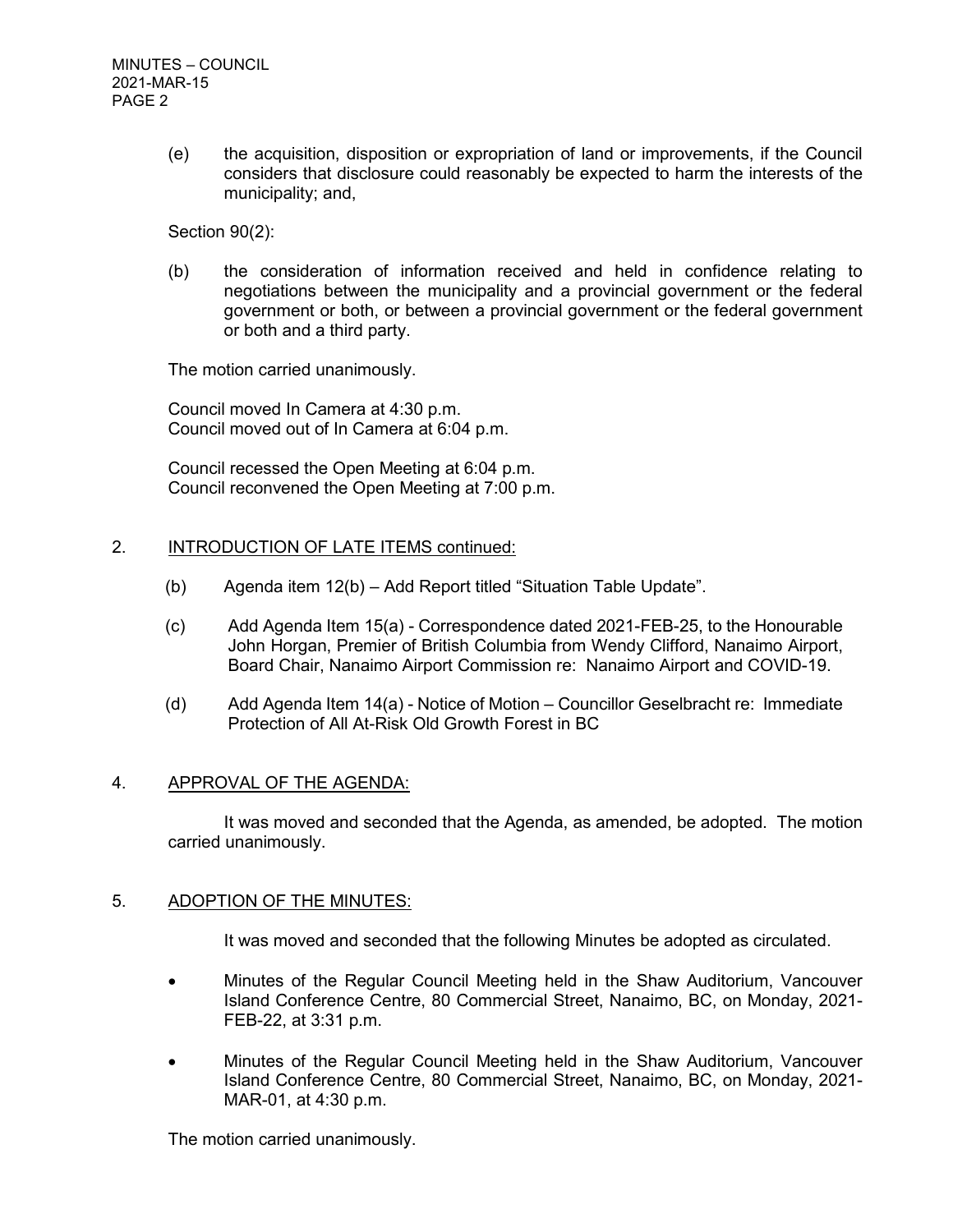MINUTES – COUNCIL 2021-MAR-15 PAGE 3

# 6. MAYOR'S REPORT:

Mayor Krog spoke regarding:

- The Nanaimo Minor Hockey Association sent a letter of appreciation to the City of Nanaimo (the City), thanking Staff in making the 2020/2021 hockey season a success
- A statement issued by the BC Urban Mayor's Caucus and Union of British Columbia Municipalities (UBCM), thanked Minister Fleming for the strong commitment to public transit and active modes of transportation
- Submissions to be the City of Nanaimo's next poet laureate are now being accepted. To review guidelines, eligibility requirements and details on how to apply go to [www.nanaimo.ca/goto/poetry.](http://www.nanaimo.ca/goto/poetry) Deadline to submit applications is April 30, 2021 by midnight
- Staring this month, the Front Street complete streets transformation will begin. Front Street, once completed, will increase the comfort and safety for those who walk, bike, take transit and drive. The Government of Canada contributed \$605,000 to the project from the Federal Gas Tax program. The project will be completed before the summer of 2021
- Nanaimo has been globally recognized as a Showcase City for climate adaptation. The City, among 25 other municipalities across Canada, is part of a pilot program focusing on local climate actions. Nanaimo has been awarded the Adaptation Badge for it Climate Resiliency Strategy
- The second State of Economy report has been released and shows Nanaimo is performing well in most economic indicators despite the COVID-19 pandemic. The hospitality industry has suffered greatly through the pandemic but hopefully will bounce back as restrictions continue to be lifted

# 7. COMMITTEE MINUTES:

The following Committee Minutes were received:

• Minutes of the Advisory Committee on Accessibility and Inclusiveness Meeting held in the Boardroom, Service and Resource Centre, 411 Dunsmuir Street, Nanaimo, BC, on Wednesday, 2021-FEB-24, at 4:00 p.m.

# 8. CONSENT ITEMS:

It was moved and seconded that the following items be adopted by consent:

- (a) Advisory Committee on Accessibility and Inclusiveness Meeting 2021-FEB-24
	- 1. Live Closed Captioning Service

That Council direct Staff to implement a live captioning service for all future Advisory Committee on Accessibility and Inclusiveness meetings with the potential to expand to all meetings of Council and Council's committees.

2. 2020 Annual Report for Advisory Committee on Accessibility and **Inclusiveness**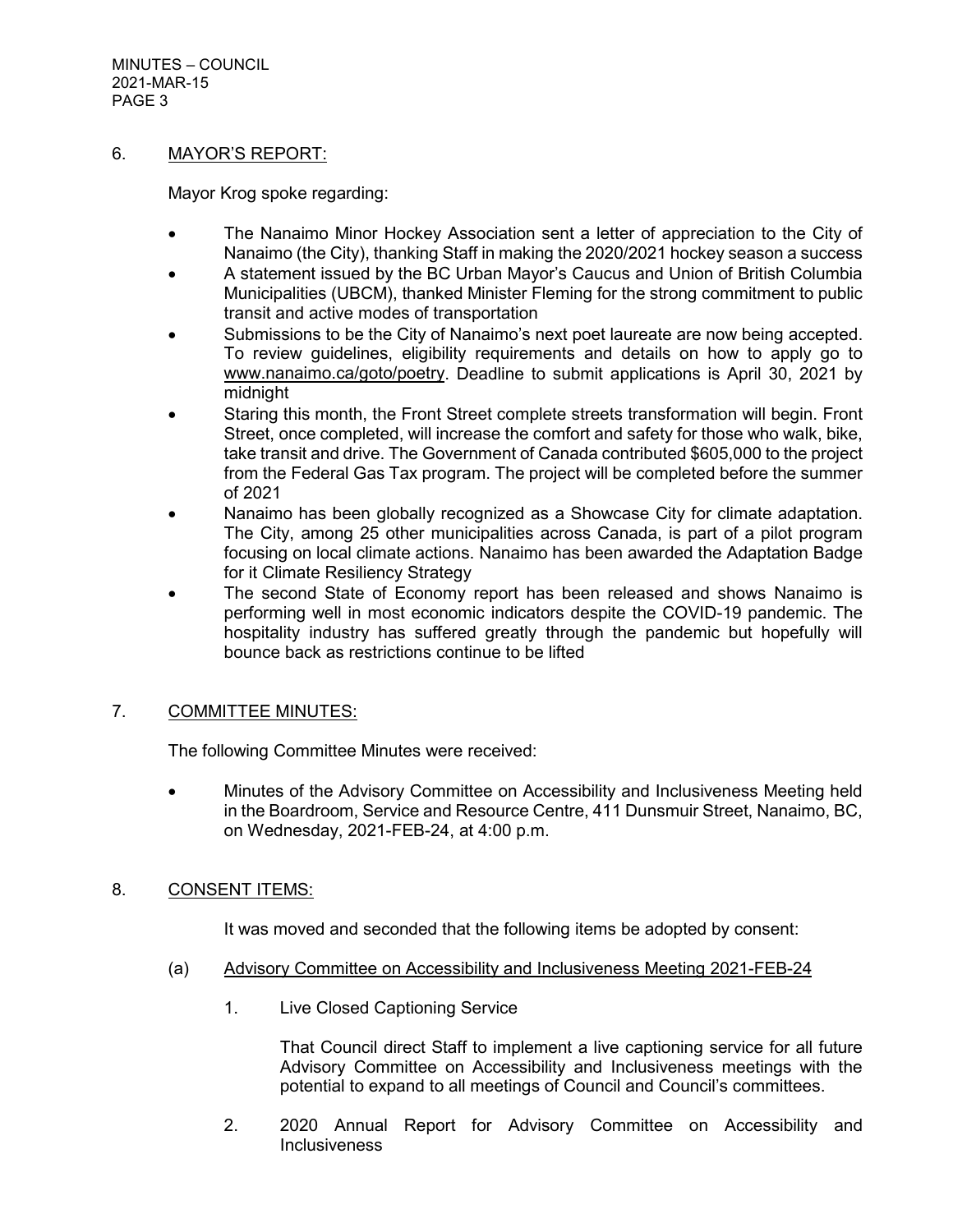That the Advisory Committee on Accessibility and Inclusiveness approve and provide to Council the 2020 Annual Report for information.

#### (b) Governance and Priorities Committee Meeting 2021-MAR-08

1. Community Amenity Contribution Policy

That Council:

1. support the Community Amenity Contribution (CAC) Policy with the rates and defined increases as recommended in the Rollo report (July 2020), as follows:

| <b>Land Use</b>                                                                                                                                                                 | <b>CAC</b> rate     | <b>CAC</b> rate     | <b>CAC</b> rate     |
|---------------------------------------------------------------------------------------------------------------------------------------------------------------------------------|---------------------|---------------------|---------------------|
|                                                                                                                                                                                 | starting            | starting            | starting            |
|                                                                                                                                                                                 | 2022-JAN-           | 2023-JAN-           | $2024 -$            |
|                                                                                                                                                                                 | 01                  | 01                  | <b>JAN-01</b>       |
| <b>Single Residential</b>                                                                                                                                                       | \$3,000 per         | \$5,500 per         | \$8,000 per         |
| <b>Dwelling</b>                                                                                                                                                                 | unit                | unit                | unit                |
| <b>Townhouse</b><br><b>Residential Dwelling</b><br>A dwelling that shares<br>one or more walls with<br>another unit, with no<br>unit above, and has a<br>ground level entrance. | \$2,500 per<br>unit | \$5,000 per<br>unit | \$7,500 per<br>unit |
| <b>Multiple Family</b>                                                                                                                                                          | \$2,000 per         | \$3,500 per         | \$5,000 per         |
| <b>Dwelling</b>                                                                                                                                                                 | unit                | unit                | unit                |
| <b>Commercial and</b>                                                                                                                                                           | \$34 per            | \$34 per            | $$34$ per           |
| <b>Industrial</b>                                                                                                                                                               | $m^2(GFA)$          | $m^2(GFA)$          | $m^2(GFA)$          |
| <b>Cannabis and Liquor</b>                                                                                                                                                      | \$10,000 per        | \$10,000            | \$10,000            |
| <b>Retail Store</b>                                                                                                                                                             | store               | per store           | per store           |
| <b>Student Housing</b>                                                                                                                                                          | \$1,000 per         | \$1,000 per         | \$1,000 per         |
|                                                                                                                                                                                 | bed                 | bed                 | bed                 |

2. and prior to endorsement, direct Staff to move forward with community consultation, including creating an information page on the City website, and send a referral to the Neighbourhood Network.

The motion carried. *Opposed: Councillor Turley*

- (c) Separately Addressed Consent Items
	- 1. Advisory Committee on Accessibility and Inclusiveness Meeting 2021-FEB-24

[At the request of Councillor Armstrong, the wording of the original motion "That Council immediately ban conversion therapy within the City of Nanaimo" has been changed to include direction for a Staff report.]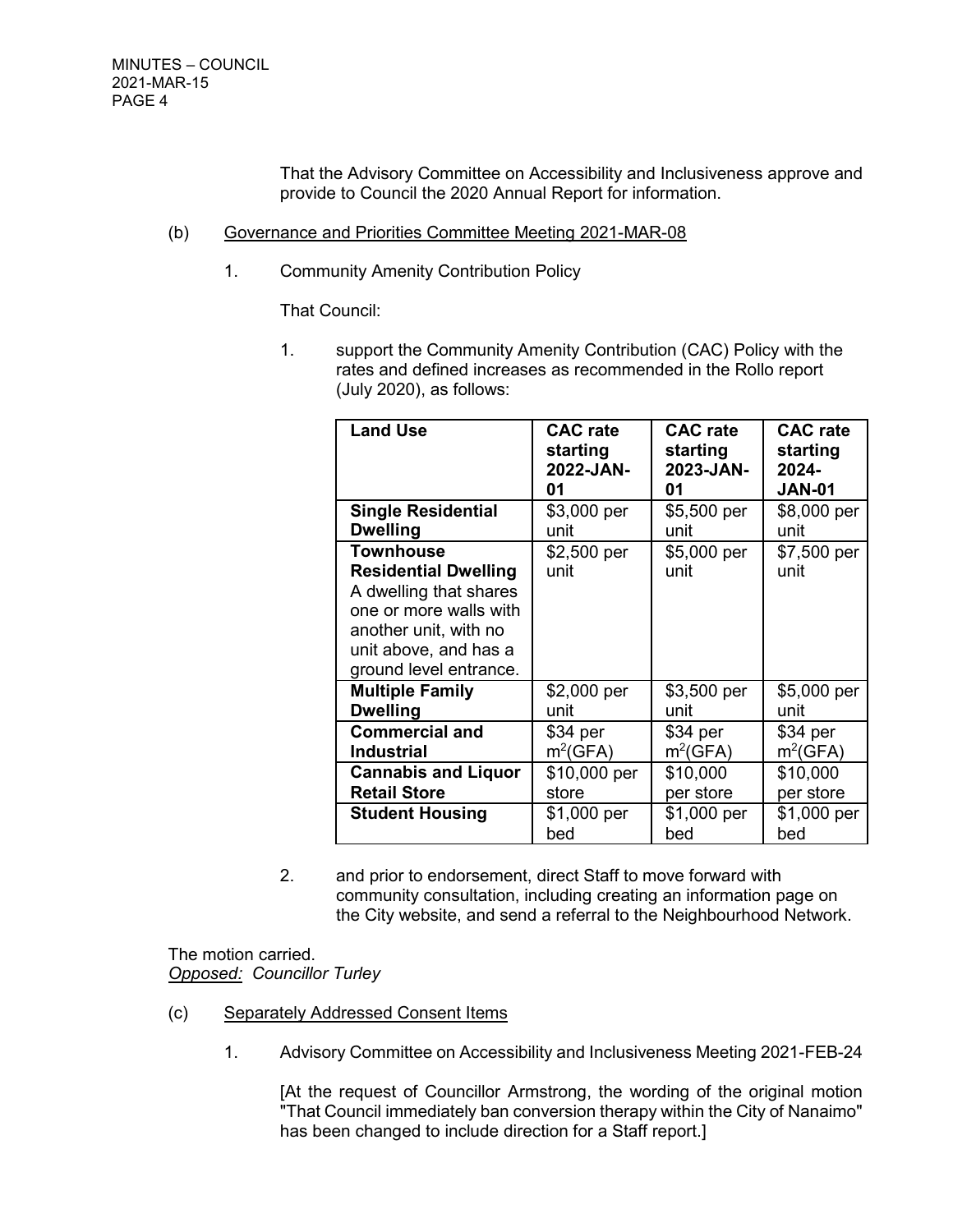It was moved and seconded that Council direct Staff to prepare a report outlining options to ban conversion therapy within the City of Nanaimo. The motion carried unanimously.

#### 9. REPORTS:

(a) Memorandum of Understanding between Island Health and BC Housing – Navigation Centre

Bill Corsan Director, Community Development, provided Council with an update regarding the status of the Memorandum of Understanding between Island Health and BC Housing relating to Nanaimo hosting a Navigation Centre for people experiencing long-term homelessness.

#### (b) Situation Table Update

Lisa Fletcher, A/OIC, RCMP, Nanaimo detachment, provided Council with an update regarding the Situation Table and advised Council that the City of Nanaimo was successfully awarded \$30,000 toward the implementation of a coordinated access and situation table.

#### (c) Mid-Island Region Child Care Action Plan

Introduced by Bill Corsan, Director, Community Development, and Lisa Bhopalsingh, Manager, Community Planning.

It was moved and seconded that Council:

- 1. receive the Mid-Island Region Child Care Action Plan;
- 2. endorse the child care space targets for the City of Nanaimo included in the report; and,
- 3. include the Action Plan as formal stakeholder input into the REIMAGINE NANAIMO process.

The motion carried. *Opposed: Councillor Armstrong*

# (d) Allocation of Unallocated Pedestrian Funds – Part 1

Introduced by Bill Sims, General Manager, Engineering and Public Works.

It was moved and seconded that Council allocate \$505,000 of the Pedestrian Unallocated Funds to all projects listed under Intersection Upgrades and Sidewalk Item (1) Needham Street north. The motion carried unanimously.

It was moved and seconded that Council direct Staff to allocate \$554,000 from the Special Initiatives Reserve to construct sidewalks on Haliburton Street to be completed in 2022.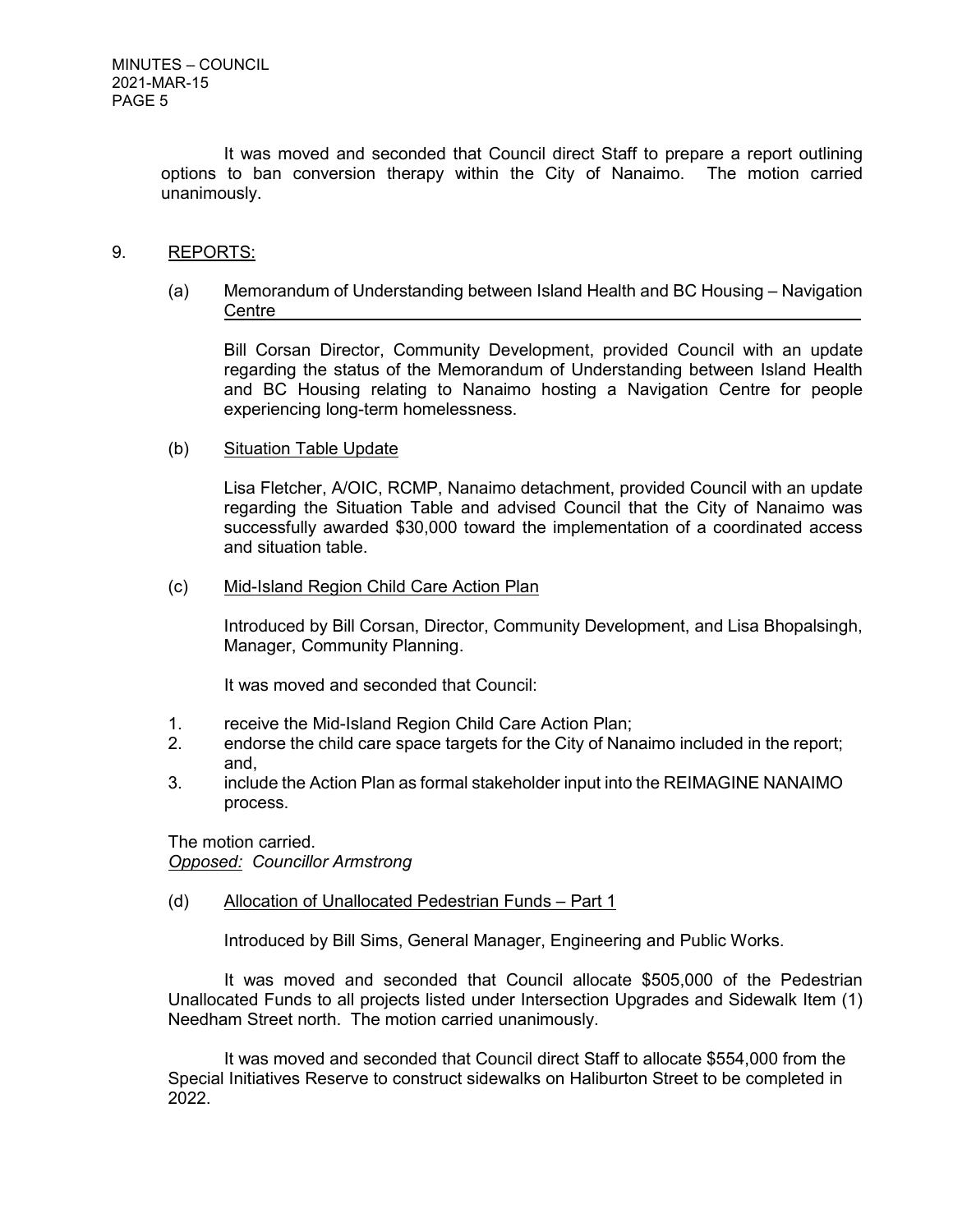It was moved and seconded that Council defer the following motion:

"It was moved and seconded that Council direct Staff to allocate \$554,000 from the Special Initiatives Reserve to construct sidewalks on Haliburton Street to be completed in 2022",

subject to a report from Staff showing all financial implications and any infrastructure concerns that may occur in the future. The motion was defeated. *Opposed: Councillors Bonner, Brown, Geselbracht, Hemmens, and Maartman*

The vote was taken on the main motion as follows:

It was moved and seconded that Council direct Staff to allocate \$554,000 from the Special Initiatives Reserve to construct sidewalks on Haliburton Street to be completed in 2022. The motion carried.

*Opposed: Mayor Krog, Councillors Armstrong, Thorpe and Turley* 

10. BYLAWS:

# (a) "Zoning Amendment Bylaw 2020 No. 4500.177"

It was moved and seconded that "Zoning Amendment Bylaw 2020 No. 4500.177" (To rezone 30 Lorne Place from Duplex Residential [R4] to Low Density Residential [R6]) be adopted. The motion carried unanimously.

# 11. NOTICE OF MOTIONS:

(a) Notice of Motion – Councillor Geselbracht re: Immediate Protection of All At-Risk Old Growth Forest in BC

Councillor Geselbracht advised that he would be bringing forward the following motion for consideration at the 2021-MAR-29 Regular Council Meeting.

#### City of Nanaimo Resolution

WHEREAS ancient high productivity (big tree) old growth ecosystems are globally one of the most valuable climate mitigation and resiliency assets in terms of carbon storage, sequestration, protection against wildfire, storage of water and bank of biodiversity;

AND WHEREAS, of the miniscule fraction (2.7%) of the original high productivity (big tree) old-growth forests (less than 1% of BC's total current forested area), 75% are still slated to be eliminated through logging including the headwaters of Fairy Creek, the last unprotected intact old-growth watershed in southern Vancouver Island; BE IT RESOLVED:

THAT the City of Nanaimo call on the provincial government to immediately defer logging in all and at-risk old-growth forests, as identified by the independent Old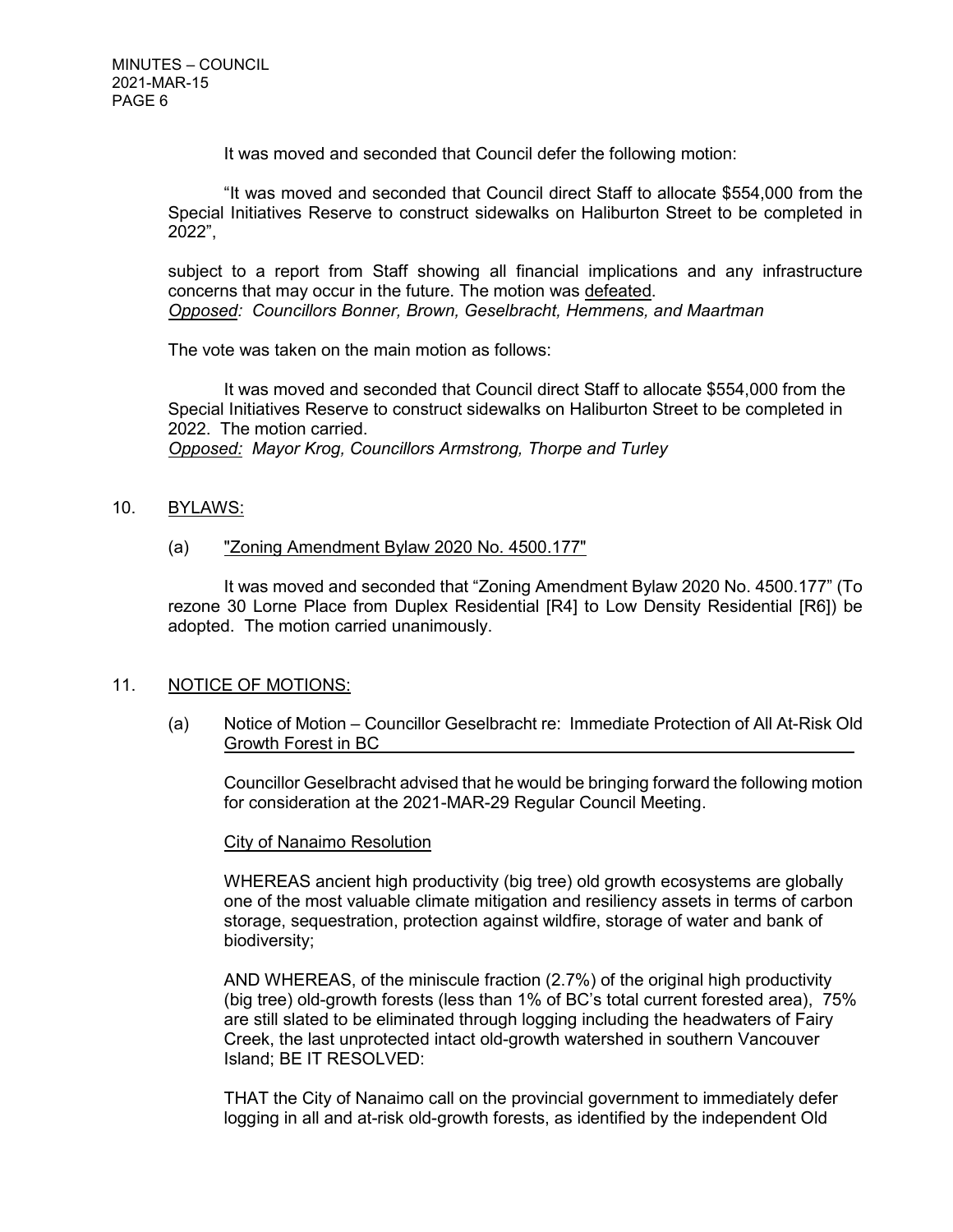Growth Strategic Review Panel, until all 14 of the panel's recommendations have been implemented;

AND THAT the City of Nanaimo formally oppose the logging of at-risk old-growth forests;

AND THAT the City of Nanaimo call on the Government of British Columbia to immediately and permanently protect the Fairy Creek watershed from further logging;

AND THAT the City of Nanaimo call on the Government of British Columbia to allocate funding to enact deferrals in an economically just manner, in the full spirit of reconciliation and to support the economic transition of affected communities and workers from unsustainable old-growth logging for the development of long-term sustainable local economies.

AND THAT the following resolution be sent to the Union of BC Municipalities and AVICC as a late submission.

Union of British Columbia Municipalities and Association of Vancouver Island and Coastal Communities Resolution

WHEREAS ancient high productivity (big tree) old growth ecosystems are globally one of the most valuable climate mitigation and resiliency assets in terms of carbon storage, sequestration, protection against wildfire, storage of water and bank of biodiversity;

AND WHEREAS, of the miniscule fraction (2.7%) of the original high productivity oldgrowth forests (less than 1% of BC's total current forested area), 75% are still slated to be eliminated through logging including the headwaters of Fairy Creek, the last unprotected intact old-growth watershed in southern Vancouver Island; BE IT RESOLVED:

THAT UBCM and AVICC call on the provincial government to immediately defer logging in all and at-risk old-growth forests, as identified by the independent Old Growth Strategic Review Panel, until all 14 of the panel's recommendations have been implemented.

AND THAT UBCM and AVICC call on the Government of British Columbia to immediately and permanently protect the Fairy Creek watershed from further logging.

AND THAT UBCM and AVICC call on the Government of British Columbia to allocate funding to enact deferrals in an economically just manner in the full spirit of reconciliation where applicable and to support the economic transition of affected communities and workers from unsustainable old-growth logging for the development of long-term sustainable local economies.

#### 12. OTHER BUSINESS: